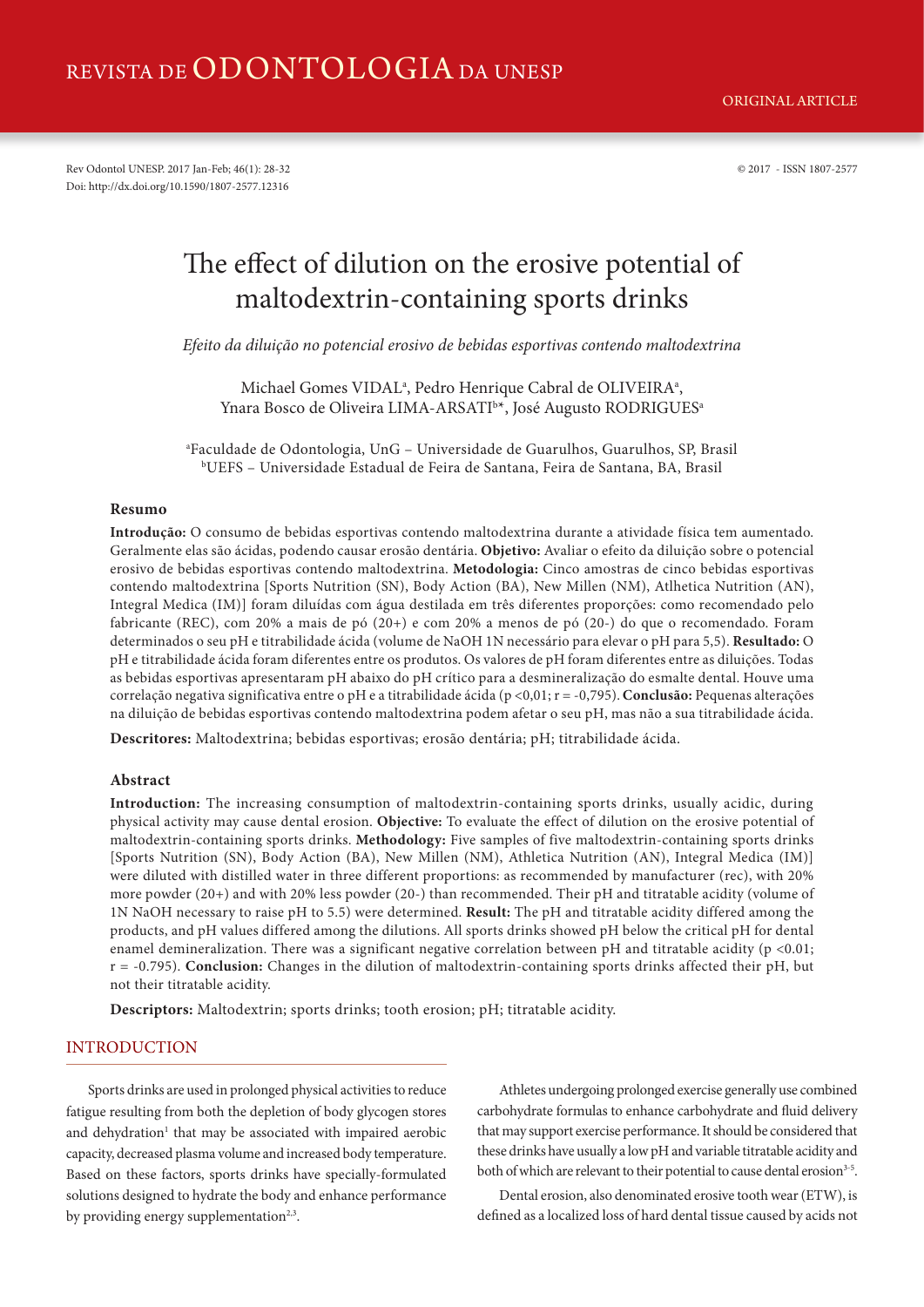produced by microorganisms<sup>6</sup>. The origin of acids can be intrinsic (gastric acid) or extrinsic (e.g. acidic beverages). The consumption of manufactured beverages, which are usually acidic due to preservatives and acidulants, is a growing phenomenon in modern societies<sup>7</sup>.

Since maltodextrin is a component of manufactured sport drinks that are usually consumed during exercise performance, when the oral cavity may be dehydrated and be less protected by the acquired pellicle from saliva, the risk of dental erosion could be increased<sup>4,8</sup>.

The consumption of acidic drinks may cause dental erosion depending on the frequency and duration of exposure<sup>5</sup>. The alternatives to reduce their erosive potential are: lowering the concentration of acid preservatives; adding calcium, phosphate and fluoride ions, or acidity regulators<sup>4,9</sup>. However, these substances may bring an unpleasant taste<sup>4</sup>. Another alternative that has also been reported is their extra dilution with water, which has already been evaluated in fruit juices<sup>10,11</sup>.

Furthermore, since variations in the dilution of sports drinks may occur during preparation, purposely or not, the aim of the present study was to evaluate whether different powder:water proportions of some maltodextrin-containing sports drinks could affect their erosive potential, represented by their pH and titratable acidity.

### METHODOLOGY

#### *Experimental Design*

Five commercial brands of maltodextrin-containing sports drinks were evaluated (Chart 1) by the response variables: pH and titratable acidity. The factors under study were the commercial brands (five levels) and dilutions (three levels: as recommended by the respective manufacturer; with 20% more powder, and with 20% less powder than recommended). Both pH and titratable acidity were determined five times for each drink.

Five samples of each of the 5 tested sport drinks, in each of the 3 tested dilutions, were prepared. The maltodextrin powder, was weighed in an analytical balance (Digimed KN 500) according to studied proportions to obtain 100 ml of solution. The powder was

added to 80 ml of cold water ( $5^{\circ}$ C) under agitation, and the final volume was adjusted to 100 ml in a volumetric balloon.

#### *pH Determination*

Fifty milliliters of each tested solution were added to a beaker. The pH was determined with a pH electrode (Sensoglass SC09), connected to a potentiometer (RbLAb), equipped with a temperature sensor. The electrode was previously calibrated with standard buffer solutions of pH 4.0 and 7.0.

#### *Titratable Acidity Determination*

After determining the pH, increments of 50 µL of 1N sodium hydroxide (NaOH) were added to each tested solution until pH = 5.5 was reached<sup>12</sup>. The volume of NaOH necessary for titration was recorded in mL. The value of pH = 5.5 was chosen considering the critical pH for enamel demineralization.

#### *Statistical Analysis*

The Levene test was used to evaluate the data distribution. The pH values were analyzed by 2-way ANOVA and Tukey tests. Titratable acidity was analyzed by the Kruskal-Wallis and Dunn Tests. The Spearman correlation between pH and titratable acidity was determined. The level of significance was set at 5%.

## **RESULT**

Regarding the pH data, there was no statistically significant interaction between the factors commercial brand and dilution  $(p = 0.072)$ . But there were statistically significant differences among the pH values of the different commercial brands and among the dilutions. The highest powder: water proportion (20+) presented the lowest pH of the solution (Table 1).

Regarding the titratable acidity data, the Kruskal-Wallis and Dunn tests considered 15 groups. There was statistically significant difference between some groups, with the most evident being between the commercial brands AN and IM. There was no difference among dilutions (Table 2).

**Chart 1.** Manufacturer, flavor, composition and recommended preparation of the sports drinks evaluated

| Group     | Manufacturer<br>(Flavor)                   | Composition                                                           | Recommended prepa-<br>ration        |
|-----------|--------------------------------------------|-----------------------------------------------------------------------|-------------------------------------|
| <b>SN</b> | <b>Sports Nutrition</b><br>(lemon)         | Maltodextrin (96%), glucose, flavoring, citric acid.                  | 50g of powder to 250 mL<br>of water |
| <b>BA</b> | <b>Body Action</b><br>(orange and acerola) | Maltodextrin (96%), sucrose, flavoring, dye, citric acid.             | 50g of powder to 250 mL<br>of water |
| <b>NM</b> | New Millen                                 | Maltodextrin (96%), flavoring, soy lecithin stabilizer, tricalcium    | 50g of powder to 300 mL             |
|           | (tangerine)                                | phosphate, citric acid.                                               | of water                            |
| AN        | Athletica Nutrition (açai and              | Maltodextrin (95%), aspartame (75mg/100g) and Acesulfame Potas-       | 40g of powder to 250 mL             |
|           | guarana)                                   | sium $(35mg/100g)$ , colorants.                                       | of water                            |
| IM        | Integral Medica                            | Maltodextrin (94%), sucralose, flavoring, colorants, tricalcium phos- | 50g of powder to 250 mL             |
|           | (guarana)                                  | phate.                                                                | of water                            |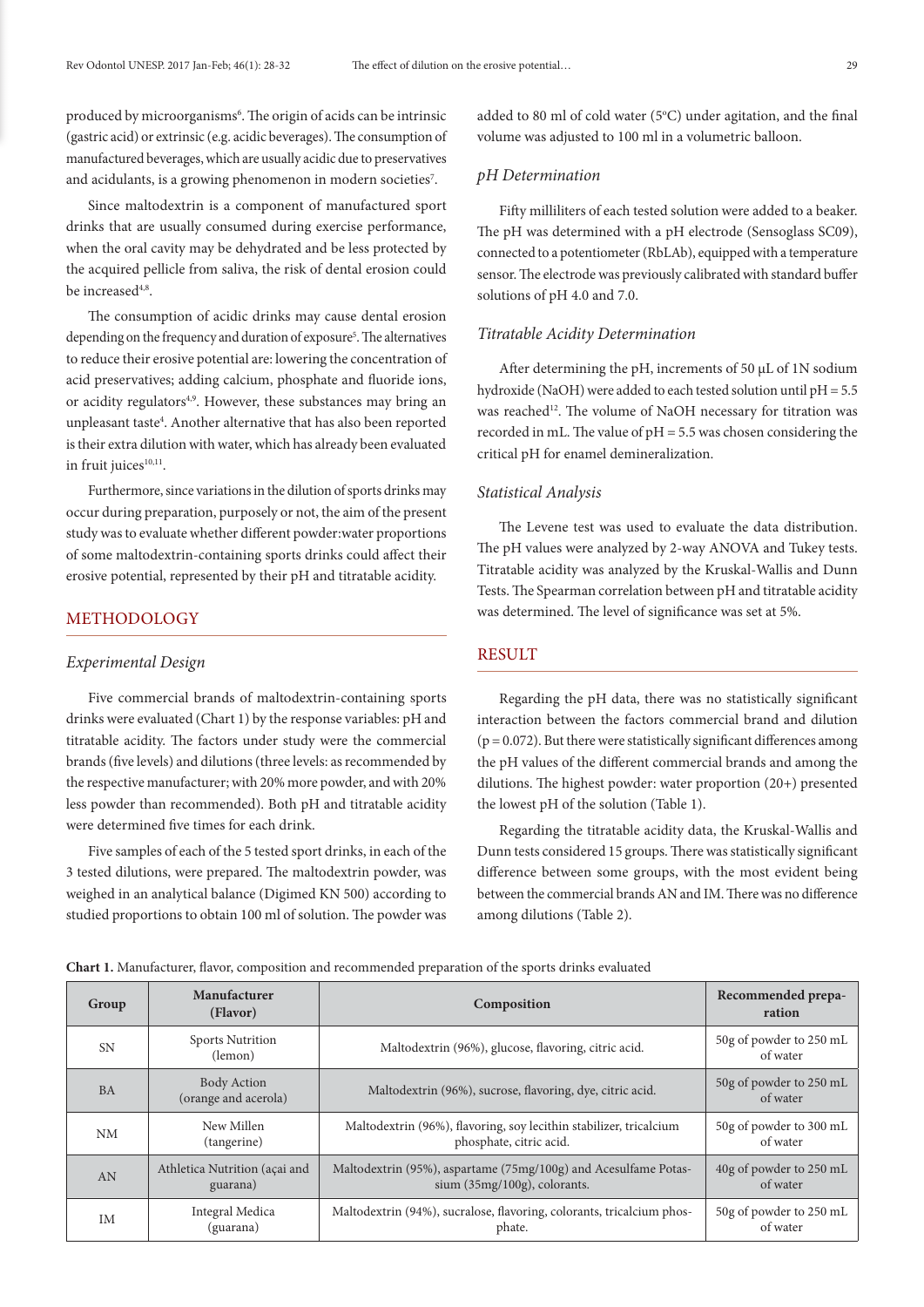| Group     | rec                | $20+$              | $20 -$             | Mean               |
|-----------|--------------------|--------------------|--------------------|--------------------|
| <b>SN</b> | $2.84 \pm 0.05$ B  | $2.74 \pm 0.05$ B  | $2.84 \pm 0.05$ B  | $2.81 \pm 0.07$ B  |
| <b>BA</b> | $2.68 \pm 0.04$ C  | $2.64 \pm 0.05$ C  | $2.80 \pm 0.07$ C  | $2.71 \pm 0.09$ B  |
| <b>NM</b> | $2.68 \pm 0.04$ CD | $2.64 \pm 0.05$ CD | $2.66 \pm 0.09$ CD | $2.66 \pm 0.09$ CD |
| AN        | $2.66 \pm 0.05$ D  | $2.58 \pm 0.04$ D  | $2.66 \pm 0.05$ D  | $2.63 \pm 0.05$ D  |
| <b>IM</b> | $4.51 \pm 0.04$ A  | $4.41 \pm 0.04$ A  | $4.50 \pm 0.02$ A  | $4.47 \pm 0.02$ A  |
| mean      | $3.07 \pm 0.73$ b  | $3.00 \pm 0.72$ c  | $3.09 \pm 0.72$ a  |                    |

Table 1. pH values (mean  $\pm$  SD) of maltodextrin-containing sports drinks, in different proportions: as recommended by manufacturer (rec), with 20% more powder (20+) and with 20% less powder (20-) than recommended

Values followed by distinct letters indicate statistically significant difference (p < 0.01; capital letters compare products and lower case letters compare proportion).

**Table 2.** Titratable acidity values (median) of maltodextrin-containing sports drinks, in different proportions: as recommended by manufacturer (rec), with 20% more powder (20+) and with 20% less powder (20-) than recommended

| Group     | rec      | $20+$    | $20 -$     |
|-----------|----------|----------|------------|
| <b>SN</b> | 2.90 ABC | 3.75 ABC | $2.20$ ABC |
| <b>BA</b> | 2.15 ABC | 2.55 ABC | 1.80 BC    |
| <b>NM</b> | 3.90 ABC | 4.80 AB  | 3.25 ABC   |
| AN        | 5.25A    | 6.35A    | 4.30 AB    |
| IМ        | 0.35C    | 0.45C    | 0.30C      |

Values followed by distinct letters indicate statistically significant difference (p < 0.05; the Kruskal-Wallis and Dunn tests).

There was significant negative correlation between pH and titratable acidity (Spearman;  $p < 0.01$ ;  $r = 0.795$ ).

## DISCUSSION

This study evaluated the effect of dilution on the erosive potential of maltodextrin-containing sports drinks. According to the literature, the factors defining the erosive potential of a substance are: high frequency of intake, low pH, high titratable acidity and low concentration of calcium, phosphate and fluoride. It has been pointed out that these factors should not be considered alone. For example, an acid drink may not have potential to cause dental erosion if it contains a large quantity of calcium (a protective factor), as is the case of yoghurts. The low pH and high titratable acidity are considered the main risk factors<sup>5</sup>.

The pH values between 2.6 and 2.8, for the sports drinks evaluated, except for IM, which was around 4.5 (Table 1), were similar to the pH values reported for soft drinks and processed juices<sup>13</sup>. When the results between the brands evaluated were compared, differences were found; the IM brand showed the highest pH. When the product labels were assessed, it was found that both IM and AN did not contain citric acid, which was present in the other three brands (Table 1). Citric acid is often added to drinks as acidulant to enhance their acid taste $14$ , making them refreshing drinks.

There was also a significant difference in pH between different dilutions, and the higher the proportion of powder, the lower the pH of the product. Thus, increasing the dilution of the drink could increase the pH (Table 1). This has also been reported for fruit juices<sup>11</sup>, but has not been verified by others<sup>10</sup>.

However, it is important to note that all beverages in all tested dilutions had pH values below the critical value for tooth enamel demineralization (5.5). Considering dentin, whose critical pH for demineralization is equal to 6.5, the erosive potential would be even greater. In spite of the significant difference between the pH values, the authors believed that all the beverages and their proportions evaluated (except IM) would cause a tooth mineral loss, since a limit to the relationship between pH and tooth demineralization was demonstrated, whereas below pH 2.9, demineralization followed a similar pattern<sup>15</sup>.

Regarding titratable acidity, this method was considered a more realistic way of predicting erosive potential than pH, since pH only provided a measure of the initial hydrogen ion concentration, while titratable acidity considered hydrogen dissociation of the acids<sup>16</sup>. In addition, the titratable acidity of a beverage had a greater influence on the salivary pH than its pH had<sup>17</sup>.

Titratable acidity depends on the concentration and force of the acid. SN, BA and NM contained citric acid, as reported on their label (Chart 1). Citric acid is a weak acid that partially dissociates, thus forming a pH buffer system. Being tricarboxylic, it can dissociate into three hydrogen ions, with three pKa values:  $pKa_1 = 3.13$ ;  $pKa_2 = 4.76$ ;  $pka_3 = 6.40$ . This results in the presence of three different buffering areas: between pH 2.13 and 4.13; 3.76 and 5.76; and 5.40 and 7.40, respectively<sup>18</sup>. Therefore, all the pH values of the drinks evaluated, even in different dilutions, were within the buffering range of citric acid. This meant that the citric acid would donate hydrogen ions to the medium to neutralize hydroxyls (sodium hydroxide) added during the titratable acidity test. In other words, by changing the dilution of the product, its pH was altered through changing the concentration of available hydrogen ions (Table 1). But this dilution was unable to change the titratable acidity of the drinks (Table 2), since the pH was maintained within the buffering range of citric acid.

However, increasing the dilution of juices has been reported to decrease their titratable acidity<sup>10,11</sup>. Although this was not followed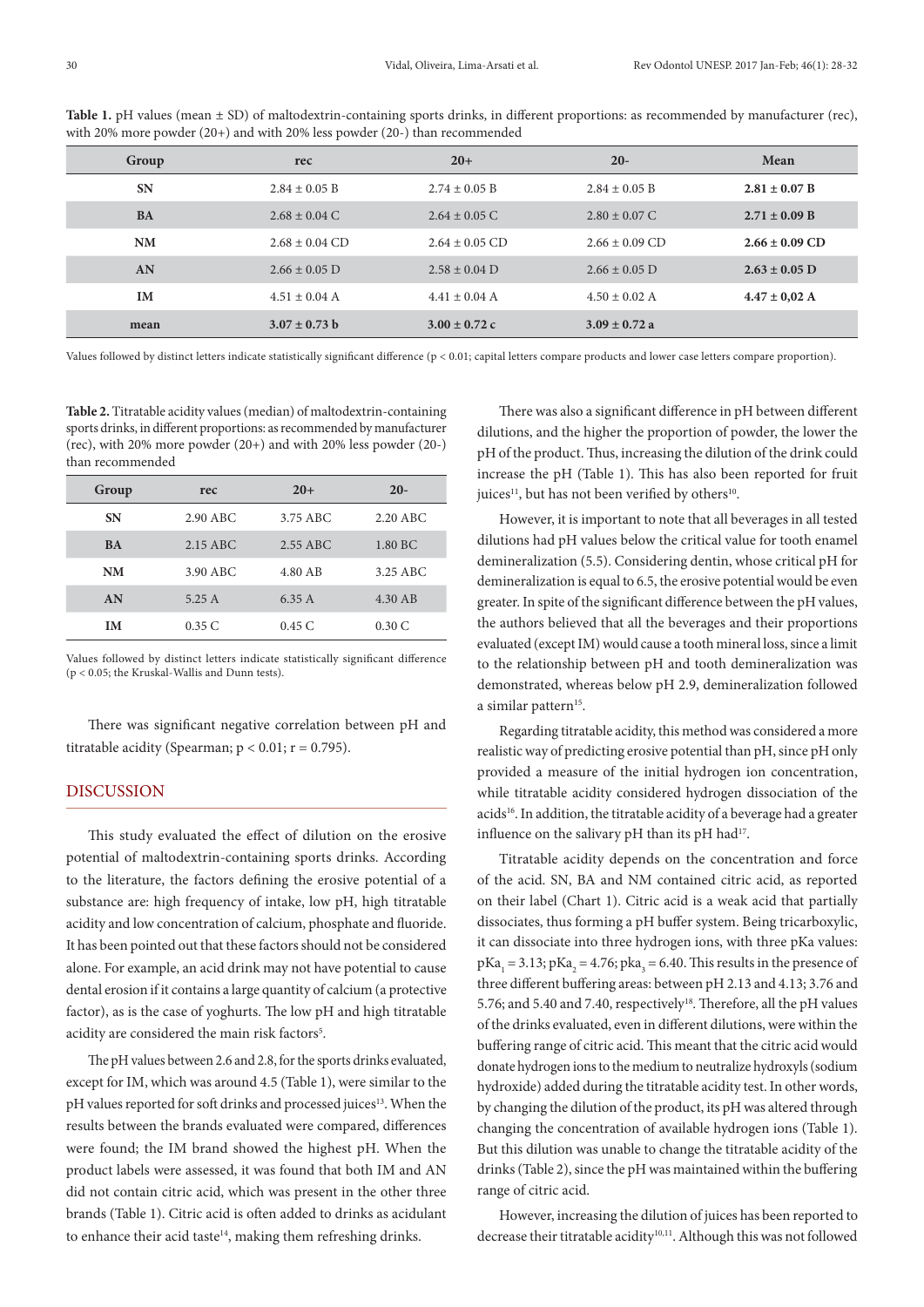by a decrease in the erosive demineralization of the enamel surface<sup>11</sup>, it should be noted that the juices in these studies were diluted to higher extent than the sports drinks in the present study were, precisely for the purpose of preparing prepare a drink with less erosive potential. However, in these cited studies, the extra dilution was questioned, since the diminished taste would not be approved by the consumer $10,11$ . In the present study, changes in dilutions (only 20%) were made considering the variations that naturally occur during the preparation of these drinks.

Finally, considering the results, the authors could assume that the change in the proportion indicated by the manufacturer could affect the pH of the sports drinks evaluated. But, in the oral cavity, the acid buffering capacity would not be influenced. Therefore, athletes can prepare maltodextrin without worrying about increasing their erosive potential. However, it would be interesting for athletes to be aware that the pH of this sports drink was below the critical value for enamel (5.5) and dentin (6.5) demineralization and could increase the risk for the development of dental erosion.

#### **CONCLUSION**

Changes in the dilution of maltodextrin-containing sports drinks affected their pH, but not their titratable acidity.

## **REFERENCES**

- 1. Jeukendrup AE, Jentjens RL, Moseley L. Nutritional considerations in triathlon. Sports Med. 2005;35(2):163-81[. PMid:15707379.](http://www.ncbi.nlm.nih.gov/entrez/query.fcgi?cmd=Retrieve&db=PubMed&list_uids=15707379&dopt=Abstract) [http://](http://dx.doi.org/10.2165/00007256-200535020-00005) [dx.doi.org/10.2165/00007256-200535020-00005.](http://dx.doi.org/10.2165/00007256-200535020-00005)
- 2. Hill RJ, Bluck LJC, Davies PSW. The hydration ability of three commercially available sports drinks and water. J Sci Med Sport. 2008 Apr;11(2):116-23. [PMid:17544328.](http://www.ncbi.nlm.nih.gov/entrez/query.fcgi?cmd=Retrieve&db=PubMed&list_uids=17544328&dopt=Abstract) <http://dx.doi.org/10.1016/j.jsams.2006.12.117>.
- 3. Roberts JD, Tarpey MD, Kass LS, Tarpey RJ, Roberts MG. Assessing a commercially available sports drink on exogenous carbohydrate oxidation, fluid delivery and sustained exercise performance. J Int Soc Sports Nutr. 2014 Mar;11(1):8[. PMid:24589205.](http://www.ncbi.nlm.nih.gov/entrez/query.fcgi?cmd=Retrieve&db=PubMed&list_uids=24589205&dopt=Abstract) [http://dx.doi.](http://dx.doi.org/10.1186/1550-2783-11-8) [org/10.1186/1550-2783-11-8.](http://dx.doi.org/10.1186/1550-2783-11-8)
- 4. Hooper S, West NX, Sharif N, Smith S, North M, De'Ath J, et al. A comparison of enamel erosion by a new sports drink compared to two proprietary products: a controlled, crossover study in situ. J Dent. 2004 Sep;32(7):541-5. [PMid:15304299.](http://www.ncbi.nlm.nih.gov/entrez/query.fcgi?cmd=Retrieve&db=PubMed&list_uids=15304299&dopt=Abstract) [http://dx.doi.org/10.1016/j.](http://dx.doi.org/10.1016/j.jdent.2004.05.002) [jdent.2004.05.002.](http://dx.doi.org/10.1016/j.jdent.2004.05.002)
- 5. Carvalho TS, Colon P, Ganss C, Huysmans MC, Lussi A, Schlueter N, et al. Consensus Report of the European Federation of Conservative Dentistry: erosive tooth wear: diagnosis and management. Swiss Dent J. 2016 Apr;126(4):342-6. [PMid:27142130.](http://www.ncbi.nlm.nih.gov/entrez/query.fcgi?cmd=Retrieve&db=PubMed&list_uids=27142130&dopt=Abstract)
- 6. Pindborg J. Pathology of the dental hard tissues. Copenhagen: Munksgaard; 1970. 445 p.
- 7. Imfeld T. Dental erosion. Definition, classification and links. Eur J Oral Sci. 1996 Apr;104(2 (Pt 2)):151-5. [PMid:8804882.](http://www.ncbi.nlm.nih.gov/entrez/query.fcgi?cmd=Retrieve&db=PubMed&list_uids=8804882&dopt=Abstract) [http://dx.doi.](http://dx.doi.org/10.1111/j.1600-0722.1996.tb00063.x) [org/10.1111/j.1600-0722.1996.tb00063.x](http://dx.doi.org/10.1111/j.1600-0722.1996.tb00063.x).
- 8. Hara AT, Zero DT. The potential of saliva in protecting against dental erosion. Monogr Oral Sci. 2014;25:197-205[. PMid:24993267.](http://www.ncbi.nlm.nih.gov/entrez/query.fcgi?cmd=Retrieve&db=PubMed&list_uids=24993267&dopt=Abstract) [http://](http://dx.doi.org/10.1159/000360372) [dx.doi.org/10.1159/000360372.](http://dx.doi.org/10.1159/000360372)
- 9. Tahmassebi JF, Duggal MS, Malik-Kotru G, Curzon ME. Soft drinks and dental health: a review of the current literature. J Dent. 2006 Jan;34(1):2-11. [PMid:16157439.](http://www.ncbi.nlm.nih.gov/entrez/query.fcgi?cmd=Retrieve&db=PubMed&list_uids=16157439&dopt=Abstract) <http://dx.doi.org/10.1016/j.jdent.2004.11.006>.
- 10. Cairns AM, Watson M, Creanor SL, Foye RH. The pH and titratable acidity of a range of diluting drinks and their potential effect on dental erosion. J Dent. 2002 Sep-Nov;30(7-8):313-7. [PMid:12554112.](http://www.ncbi.nlm.nih.gov/entrez/query.fcgi?cmd=Retrieve&db=PubMed&list_uids=12554112&dopt=Abstract) [http://dx.doi.org/10.1016/S0300-5712\(02\)00044-1.](http://dx.doi.org/10.1016/S0300-5712(02)00044-1)
- 11. Hunter ML, Patel R, Loyn T, Morgan MZ, Fairchild R, Rees JS. The effect of dilution on the in vitro erosive potential of a range of dilutable fruit drinks. Int J Paediatr Dent. 2008 Jul;18(4):251-5[. PMid:18435725.](http://www.ncbi.nlm.nih.gov/entrez/query.fcgi?cmd=Retrieve&db=PubMed&list_uids=18435725&dopt=Abstract) <http://dx.doi.org/10.1111/j.1365-263X.2008.00917.x>.
- 12. HaraAT, Zero DT. Analysis of the erosive potential of calcium-containing acidic beverages. Eur J Oral Sci. 2008 Feb;116(1):60-5. [PMid:18186733.](http://www.ncbi.nlm.nih.gov/entrez/query.fcgi?cmd=Retrieve&db=PubMed&list_uids=18186733&dopt=Abstract) <http://dx.doi.org/10.1111/j.1600-0722.2007.00513.x>.
- 13. Rodrigues JA, Lima-Arsati YBO, Vieira PLS, Tagata CS. Estudo do pH de bebidas consumidas pela sociedade brasileira. Rev Assoc Paul Dent. 2008 Mar-Abr;62(2):106-11.
- 14. Verona A, Oliveira AST, Rodrigues JA, Lima-Arsati YBO. Avaliação do pH e da titrabilidade ácida de refrigerantes. Rev Saúde UNG. 2011;5(1):5-13.
- 15. Barbour ME, Parker DM, Allen GC, Jandt KD. Human enamel dissolution in citric acid as function of pH in the range 2.30< or =pH< or = 6.30 a nanoindentation study. Eur J Oral Sci. 2003 Jun;111(3):258-62. [PMid:12786958.](http://www.ncbi.nlm.nih.gov/entrez/query.fcgi?cmd=Retrieve&db=PubMed&list_uids=12786958&dopt=Abstract) [http://dx.doi.org/10.1034/j.1600-0722.2003.00039.x.](http://dx.doi.org/10.1034/j.1600-0722.2003.00039.x)
- 16. Edwards M, Creanor SL, Foye RH, Gilmour WH. Buffering capacities of soft drinks: the potential influence on dental erosion.J Oral Rehabil. 1999 Dec;26(12):923-7[. PMid:10620154.](http://www.ncbi.nlm.nih.gov/entrez/query.fcgi?cmd=Retrieve&db=PubMed&list_uids=10620154&dopt=Abstract) [http://dx.doi.org/10.1046/j.1365-2842.1999.00494.x.](http://dx.doi.org/10.1046/j.1365-2842.1999.00494.x)
- 17. Tenuta LMA, Fernández CE, Brandão ACS, Cury JA. Titratable acidity of beverages influences salivary pH recovery. Braz Oral Res. 2015;29(1):1-6. [PMid:25715032.](http://www.ncbi.nlm.nih.gov/entrez/query.fcgi?cmd=Retrieve&db=PubMed&list_uids=25715032&dopt=Abstract) [http://dx.doi.org/10.1590/1807-3107BOR-2015.vol29.0032.](http://dx.doi.org/10.1590/1807-3107BOR-2015.vol29.0032)
- 18. Nelson DL, Cox MM. Lehninger principles of biochemistry. 5th ed. New York: W.H. Freeman; 2008. p. 54-8.

#### CONFLICTS OF INTERESTS

The authors declare no conflicts of interest.